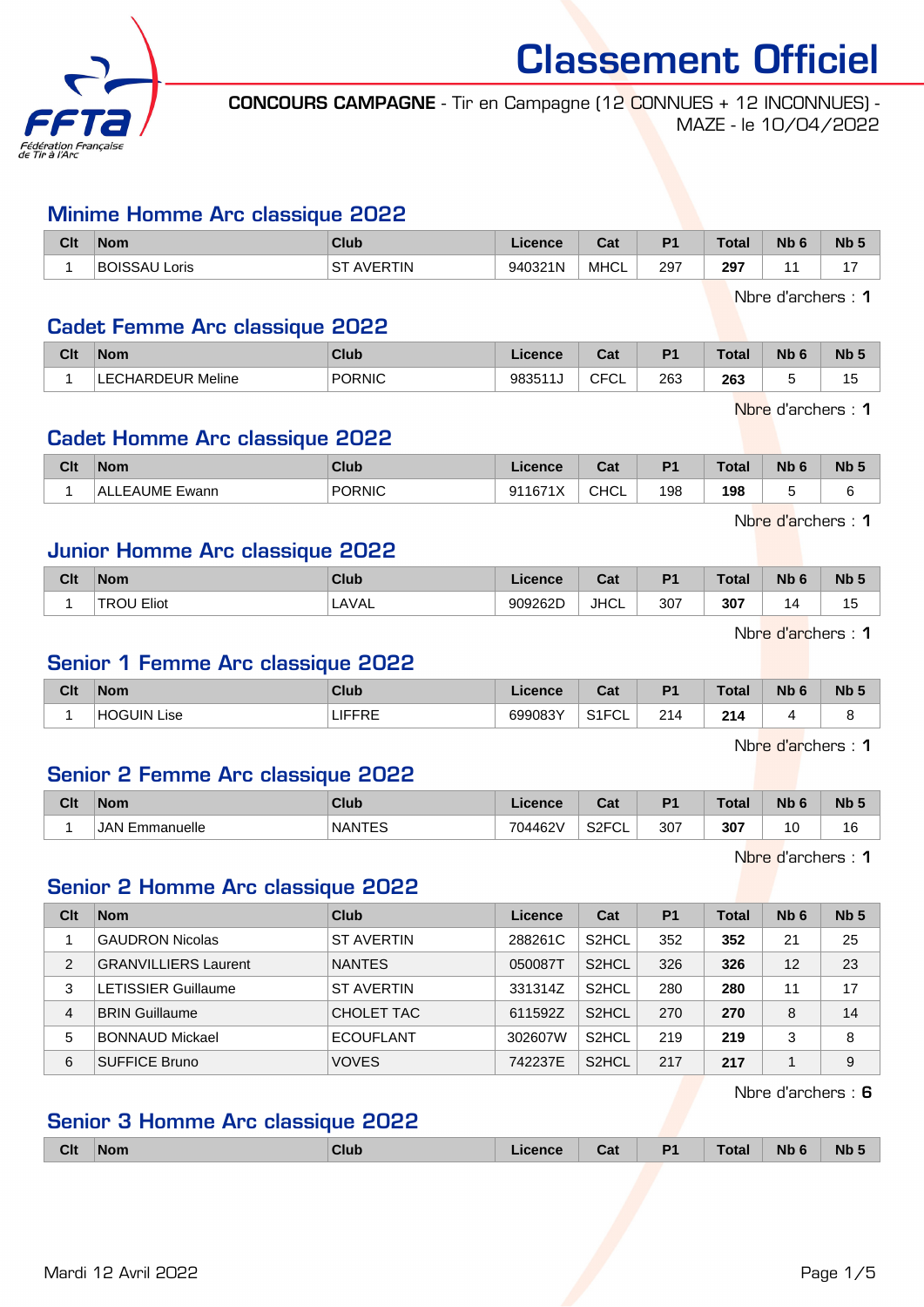

CONCOURS CAMPAGNE - Tir en Campagne (12 CONNUES + 12 INCONNUES) - MAZE - le 10/04/2022

# Senior 3 Homme Arc classique 2022 (Suite)

| Clt    | <b>Nom</b>      | Club            | Licence | Cat   | P <sub>1</sub> | <b>Total</b> | Nb <sub>6</sub> | Nb <sub>5</sub> |
|--------|-----------------|-----------------|---------|-------|----------------|--------------|-----------------|-----------------|
|        | BELMONTE Michel | <b>DAUMERAY</b> | 407727G | S3HCL | 263            | 263          |                 | 44              |
| ∠      | LAUNAY Thierry  | <b>DONGES</b>   | 236416Z | S3HCL | 229            | 229          |                 |                 |
| ົ<br>J | LE ROCH Andre   | <b>PORNIC</b>   | 808388H | S3HCL | 210            | 210          |                 | a               |

Nbre d'archers : 3

## Pro-first2

| Clt | <b>Nom</b>   | <b>Club</b>   | Licence | <b>Total</b><br>uai | D <sub>1</sub> | <b>Total</b> | <b>Nb</b> | <b>Nb</b> |
|-----|--------------|---------------|---------|---------------------|----------------|--------------|-----------|-----------|
|     | SALIOU Marie | <b>NANTES</b> | 747900K | r.<br>ັ             | 390            | 390          | 38        | 26        |

Nbre d'archers : 1

## Junior Homme Arc à poulies 2022

| Clt | <b>Nom</b>            | Club             | Licence | Cat         | P <sub>1</sub> | <b>Total</b> | N <sub>b</sub> 6 | <b>Nb</b> |
|-----|-----------------------|------------------|---------|-------------|----------------|--------------|------------------|-----------|
|     | LEROUX Emmanuel       | <b>SAUMUR</b>    | 811964V | <b>JHCO</b> | 362            | 362          | nn<br>ںے         | 31        |
| -   | <b>CHAPRON Lucain</b> | <b>BEAUPREAU</b> | 936481P | <b>JHCO</b> | 356            | 356          | $\Omega$<br>23   | 25        |

Nbre d'archers : 2

Nbre d'archers : 1

# Senior 1 Femme Arc à poulies 2022

| Clt | <b>Nom</b>   | Club     | iranra<br>기내 | יפ<br>uai | P <sub>1</sub> | Total | Nb       | <b>Nb</b> |
|-----|--------------|----------|--------------|-----------|----------------|-------|----------|-----------|
|     | B)<br>Mvlene | ---<br>. | 764606L      | 0.150     | 386            | 386   | つら<br>ູບ | ററ<br>zo  |

Senior 1 Homme Arc à poulies 2022

| Clt            | <b>Nom</b>                 | Club              | Licence | Cat                | P <sub>1</sub> | <b>Total</b> | N <sub>b</sub> 6 | Nb <sub>5</sub> |
|----------------|----------------------------|-------------------|---------|--------------------|----------------|--------------|------------------|-----------------|
|                | <b>BRISSON Pierre</b>      | <b>LIFFRE</b>     | 599750C | S <sub>1</sub> HCO | 401            | 401          | 49               | 23              |
| $\overline{2}$ | <b>ANGOT Corentin</b>      | <b>RENNES CIE</b> | 722563V | S <sub>1</sub> HCO | 378            | 378          | 31               | 30              |
| 3              | <b>CADORET Valentin</b>    | <b>DONGES</b>     | 793970L | S <sub>1</sub> HCO | 367            | 367          | 28               | 24              |
| 4              | <b>LEROUX Brice</b>        | <b>POMPIGNAN</b>  | 836413V | S <sub>1</sub> HCO | 359            | 359          | 18               | 38              |
| 5              | DAVID Clement              | LAVAL             | 789614B | S <sub>1</sub> HCO | 351            | 351          | 16               | 35              |
| 6              | <b>FAURE Jean Baptiste</b> | LAVAL             | 457869J | S <sub>1</sub> HCO | 297            | 297          | 9                | 14              |

Nbre d'archers : 6

# Senior 2 Femme Arc à poulies 2022

| Clt | <b>Nom</b>             | Club            | Licence | Cat                | P <sub>1</sub> | <b>Total</b> | N <sub>b</sub> 6 | Nb <sub>5</sub> |
|-----|------------------------|-----------------|---------|--------------------|----------------|--------------|------------------|-----------------|
|     | <b>LEROUX Nathalie</b> | <b>SAUMUR</b>   | 836416Y | S <sub>2</sub> FCO | 343            | 343          | 20               | 20              |
| 2   | <b>BRIN Veronique</b>  | CHOLET TAC      | 611594B | S <sub>2</sub> FCO | 342            | 342          | 20               | 21              |
| 3   | JOBERT Alexandra       | CARQUEFOU       | 775452H | S <sub>2</sub> FCO | 334            | 334          | 14               | 27              |
| 4   | <b>DUPUIS Virginie</b> | <b>DAUMERAY</b> | 399307E | S <sub>2</sub> FCO | 299            | 299          | 9                | 18              |

Nbre d'archers : 4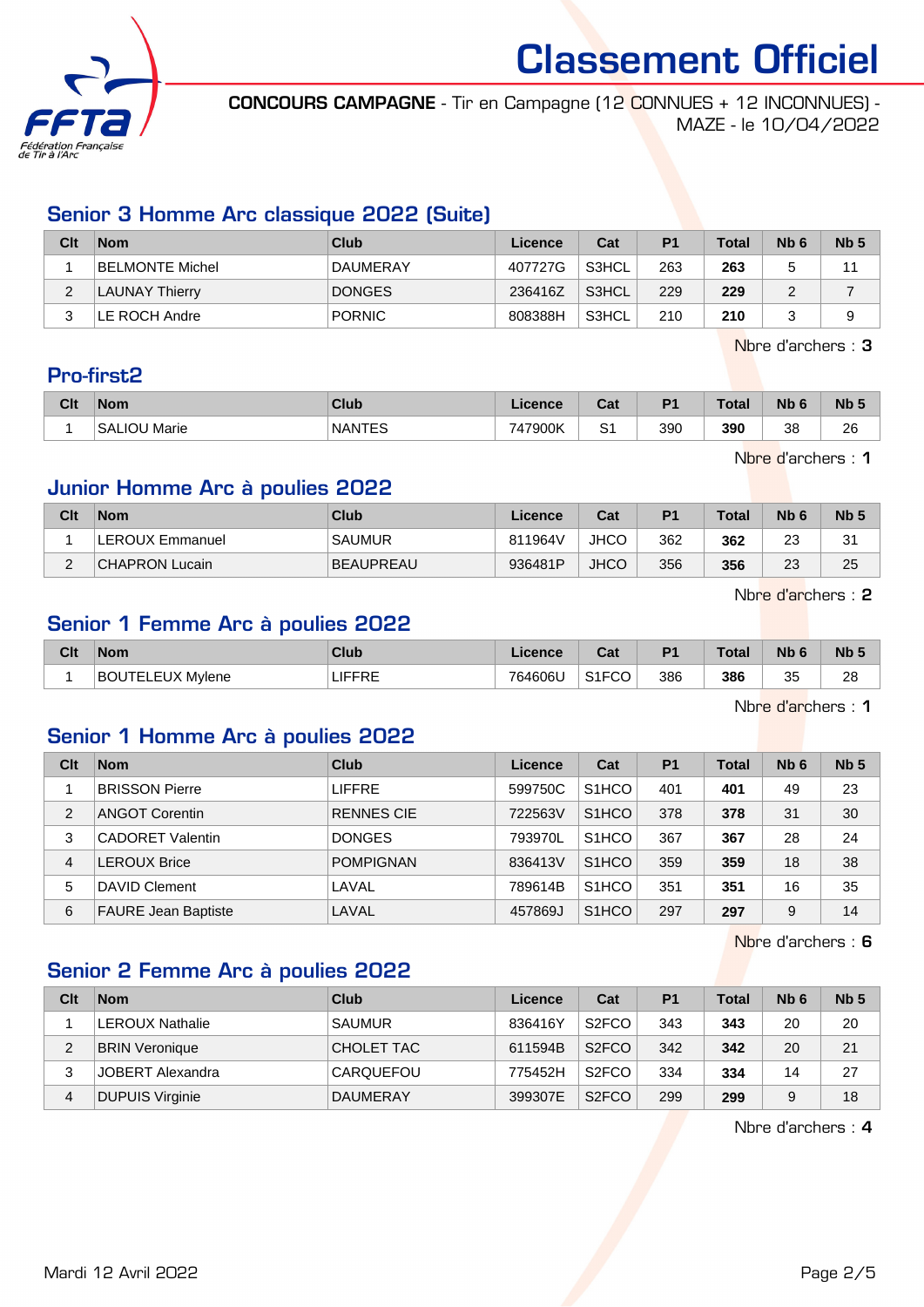

CONCOURS CAMPAGNE - Tir en Campagne (12 CONNUES + 12 INCONNUES) - MAZE - le 10/04/2022

## Senior 2 Homme Arc à poulies 2022

| Clt | <b>Nom</b>                    | <b>Club</b>       | Licence | Cat                            | <b>P1</b> | <b>Total</b> | Nb <sub>6</sub> | Nb <sub>5</sub> |
|-----|-------------------------------|-------------------|---------|--------------------------------|-----------|--------------|-----------------|-----------------|
| 1   | <b>BOISSAU Stephane</b>       | <b>ST AVERTIN</b> | 234343W | S <sub>2</sub> HCO             | 396       | 396          | 44              | 20              |
| 2   | <b>CADORET Romuald</b>        | <b>DONGES</b>     | 326921Z | S <sub>2</sub> HCO             | 380       | 380          | 35              | 23              |
| 3   | <b>BERNARD Jean Christian</b> | CARQUEFOU         | 269760T | S <sub>2</sub> HCO             | 378       | 378          | 35              | 23              |
| 4   | <b>RIBEYROLLES Jerome</b>     | <b>PORNIC</b>     | 311470E | S <sub>2</sub> HCO             | 362       | 362          | 22              | 31              |
| 5   | <b>GUYON Dominique</b>        | LE MANS NATURE    | 676889Z | S <sub>2</sub> HCO             | 353       | 353          | 24              | 27              |
| 6   | <b>VANHAMME Cyril</b>         | LAVAL             | 334711S | S <sub>2</sub> HCO             | 355       | 355          | 22              | 28              |
| 7   | <b>HALLEZ Frederic</b>        | <b>LIFFRE</b>     | 788532A | S <sub>2</sub> H <sub>CO</sub> | 349       | 349          | 20              | 27              |
| 8   | <b>GRISON Didier</b>          | <b>CHANGE</b>     | 806905W | S <sub>2</sub> HCO             | 345       | 345          | 20              | 25              |
| 9   | <b>LEROUX Guy</b>             | <b>SAUMUR</b>     | 836419B | S <sub>2</sub> H <sub>CO</sub> | 340       | 340          | 22              | 17              |
| 10  | <b>MABIT Herve</b>            | <b>CARQUEFOU</b>  | 730623F | S <sub>2</sub> HCO             | 314       | 314          | 22              | 16              |
| 11  | <b>HERVE Florian</b>          | LAVAL             | 610484V | S <sub>2</sub> HCO             | 300       | 300          | 13              | 16              |
| 12  | <b>MABILLEAU Nicolas</b>      | <b>MAZE</b>       | 843979U | S <sub>2</sub> HCO             | 264       | 264          | 5               | 14              |
| 13  | <b>DENIS James</b>            | VERTOU            | 408272Z | S <sub>2</sub> HCO             | 218       | 218          | 2               | 12              |

Nbre d'archers : 13

# Senior 3 Femme Arc à poulies 2022

| Clt | <b>Nom</b>              | Club                  | Licence | Cat   | P <sub>1</sub> | <b>Total</b> | N <sub>b</sub> 6 | N <sub>b</sub> <sub>5</sub> |
|-----|-------------------------|-----------------------|---------|-------|----------------|--------------|------------------|-----------------------------|
|     | DENOUAL - BOIVIN Maryse | <b>CESSON SEVIGNE</b> | 360874E | S3FCO | 354            | 354          | 23               | 26                          |
| -   | DEFOIS Sylvie           | <b>CHOLET TAC</b>     | 657921G | S3FCO | 232            | 232          |                  |                             |

Nbre d'archers : 2

## Senior 3 Homme Arc à poulies 2022

| Clt            | <b>Nom</b>                    | <b>Club</b>           | <b>Licence</b> | Cat   | <b>P1</b> | <b>Total</b> | N <sub>b</sub> 6 | Nb <sub>5</sub> |
|----------------|-------------------------------|-----------------------|----------------|-------|-----------|--------------|------------------|-----------------|
| 1              | <b>LEBEAU Antoine</b>         | <b>ST HERBLAIN</b>    | 460863N        | S3HCO | 367       | 367          | 29               | 21              |
| 2              | <b>BOIVIN Daniel</b>          | <b>CESSON SEVIGNE</b> | 311143Z        | S3HCO | 360       | 360          | 25               | 25              |
| 3              | <b>MAIGNAN Alain</b>          | <b>DOMLOUP</b>        | 456323D        | S3HCO | 359       | 359          | 20               | 31              |
| $\overline{4}$ | <b>PICOT Rene</b>             | <b>PORNIC</b>         | 083238B        | S3HCO | 355       | 355          | 17               | 34              |
| 5              | <b>LECOMTE Claude</b>         | <b>SAUMUR</b>         | 631099C        | S3HCO | 346       | 346          | 18               | 28              |
| 6              | <b>ROBET Christophe</b>       | CHOLET TAC            | 351343V        | S3HCO | 344       | 344          | 15               | 30              |
| 7              | <b>ADET Yves</b>              | LE MANS NATURE        | 427934W        | S3HCO | 340       | 340          | 18               | 26              |
| 8              | <b>BOUTREUX Michel</b>        | <b>MAZE</b>           | 399733T        | S3HCO | 336       | 336          | 14               | 28              |
| 9              | <b>GAUTHIER-HATET Patrick</b> | <b>ST HERBLAIN</b>    | 332503S        | S3HCO | 326       | 326          | 15               | 21              |
| 10             | <b>GINEAU Patrick</b>         | <b>PORNIC</b>         | 833767U        | S3HCO | 324       | 324          | 14               | 20              |
| 11             | <b>MAUPILET Gilbert</b>       | <b>PORNIC</b>         | 894188U        | S3HCO | 318       | 318          | 12               | 25              |
| 12             | DEFOIS Jean-Yves              | CHOLET TAC            | 642054K        | S3HCO | 257       | 257          | 8                | 13              |

Nbre d'archers : 12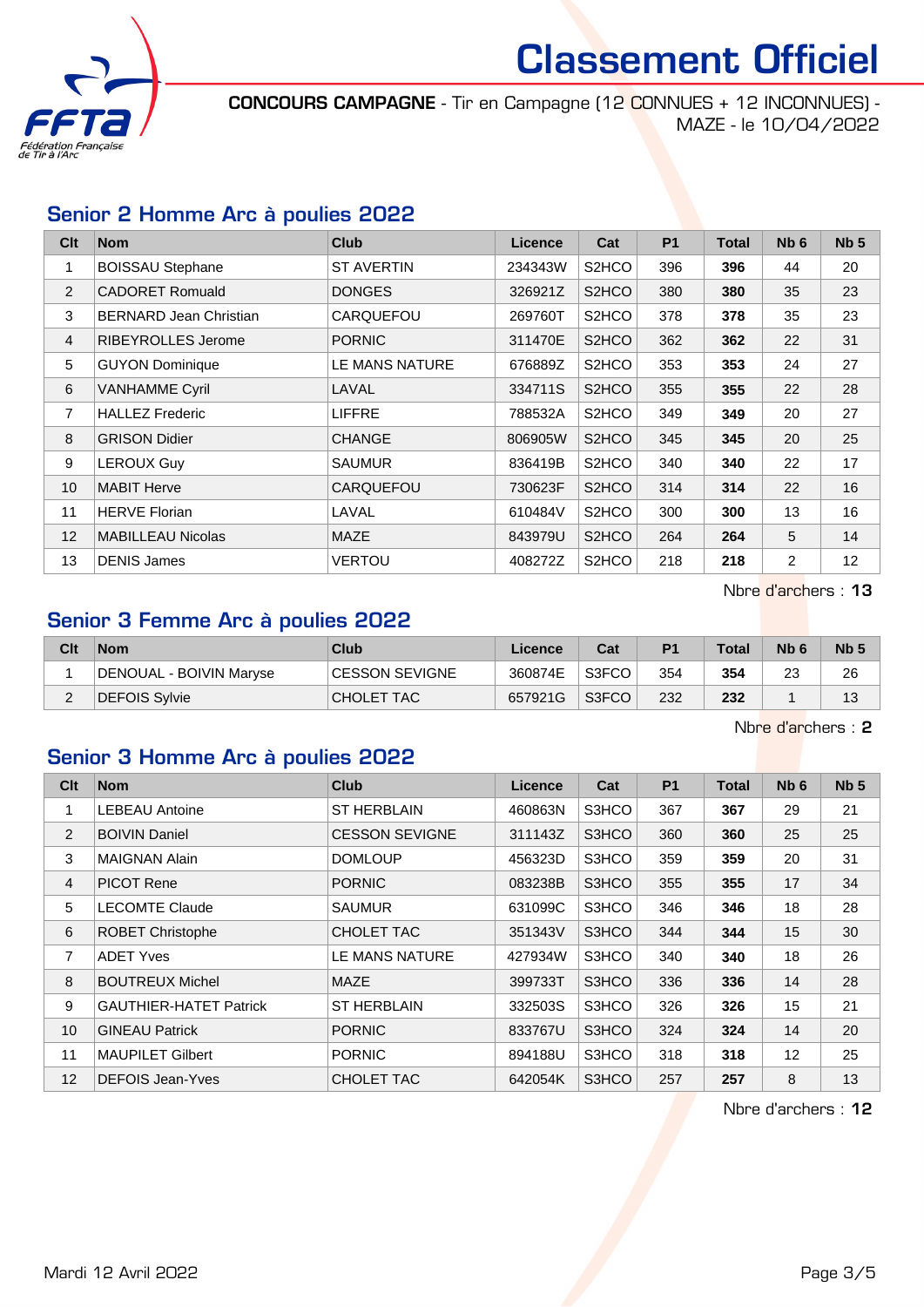

CONCOURS CAMPAGNE - Tir en Campagne (12 CONNUES + 12 INCONNUES) - MAZE - le 10/04/2022

#### Junior Homme Bare Bow 2022

| Clt | <b>Nom</b>      | Club          | Licence | $\sim$<br>⊍a | D <sub>1</sub> | Total | <b>N<sub>b</sub></b> | N <sub>b</sub> |
|-----|-----------------|---------------|---------|--------------|----------------|-------|----------------------|----------------|
|     | Maxime<br>LEDAY | <b>CHINON</b> | 828971F | <b>JHBB</b>  | 192            | 192   |                      |                |

Nbre d'archers : 1

### Senior 1 Homme Bare Bow 2022

| Clt | <b>Nom</b>             | <b>Club</b> | icence  | $R_{\rm{eff}}$<br>⊍aι | $P^*$ | Total | . IW | Nb.        |
|-----|------------------------|-------------|---------|-----------------------|-------|-------|------|------------|
|     | ABRIERE Nicolas<br>DEI | CARQUEFOU   | 869206P | S1HBB                 | 262   | 262   | ▵    | . .<br>ر . |

Nbre d'archers : 1

Nbre d'archers : 1

# Senior 2 Femme Bare Bow 2022

| Clt | <b>Nom</b>                   | Club      | Licence | ∩^∙<br>val         | D.  | Total      | Nb | <b>Nb</b> |
|-----|------------------------------|-----------|---------|--------------------|-----|------------|----|-----------|
|     | <b>IMESSINEO</b><br>Fabienne | CARQUEFOU | 813054E | S <sub>2</sub> FBB | 213 | つイウ<br>213 | -  |           |

Senior 2 Homme Bare Bow 2022

| Clt | <b>Nom</b>                 | Club          | Licence | Cat                | P <sub>1</sub> | <b>Total</b> | N <sub>b</sub> 6 | Nb <sub>5</sub> |
|-----|----------------------------|---------------|---------|--------------------|----------------|--------------|------------------|-----------------|
|     | <b>SEGRETAIN Fabien</b>    | <b>CHANGE</b> | 099446U | S <sub>2</sub> HBB | 273            | 273          | 11               | 13              |
| 2   | <b>LOIRAT Thierry</b>      | <b>PORNIC</b> | 863592M | S <sub>2</sub> HBB | 265            | 265          | 8                | 16              |
| 3   | LABELLE Sylvain            | LAVAL         | 421385C | S <sub>2</sub> HBB | 265            | 265          |                  | 9               |
| 4   | <b>MOUTAULT Denis</b>      | CHOLET TAC    | 630593C | S <sub>2</sub> HBB | 264            | 264          |                  | 14              |
| 5   | <b>ACHER DUBOIS Jerome</b> | ANGERS        | 836183V | S <sub>2</sub> HBB | 243            | 243          | 6                | 8               |

Nbre d'archers : 5

### Senior 3 Femme Bare Bow 2022

| Clt    | <b>Nom</b>                | Club              | Licence | Cat   | P1  | <b>Total</b> | N <sub>b</sub> 6 | Nb <sub>5</sub> |
|--------|---------------------------|-------------------|---------|-------|-----|--------------|------------------|-----------------|
|        | MAZABREY Francoise        | IST AVERTIN       | 628131B | S3FBB | 168 | 168          | $\sim$<br>╺      |                 |
| $\sim$ | <b>INGLEBERT Beatrice</b> | <b>RENNES CIE</b> | 752525M | S3FBB | 122 | 122          |                  |                 |

Nbre d'archers : 2

# Senior 3 Homme Bare Bow 2022

| Clt | <b>Nom</b>           | Club              | Licence | Cat   | P <sub>1</sub> | <b>Total</b> | N <sub>b</sub> 6 | Nb <sub>5</sub> |
|-----|----------------------|-------------------|---------|-------|----------------|--------------|------------------|-----------------|
|     | PAPIN Jean Marie     | <b>ST AVERTIN</b> | 318713C | S3HBB | 249            | 249          |                  |                 |
|     | <b>BELLOIR Alain</b> | <b>REZE</b>       | 008297U | S3HBB | 243            | 243          |                  | 14              |
|     | BEN AMAR Eric        | <b>ANGERS</b>     | 862735F | S3HBB | 243            | 243          |                  |                 |

Nbre d'archers : 3

## Scratch Homme Longbow 2022

| Clt | ∣Nom                      | <b>Club</b>   | ∟icence | <b>Cost</b><br>ua | D <sub>1</sub> | <b>Total</b> | Nb<br>$\sim$ | <b>Nb</b> |
|-----|---------------------------|---------------|---------|-------------------|----------------|--------------|--------------|-----------|
|     | <b>CAVEI</b><br>_EC Solen | <b>CHANGE</b> | 434306X | S2HAD             | 126<br>__      | 126          |              |           |

Nbre d'archers : 1

Nombre total d'archers : 70